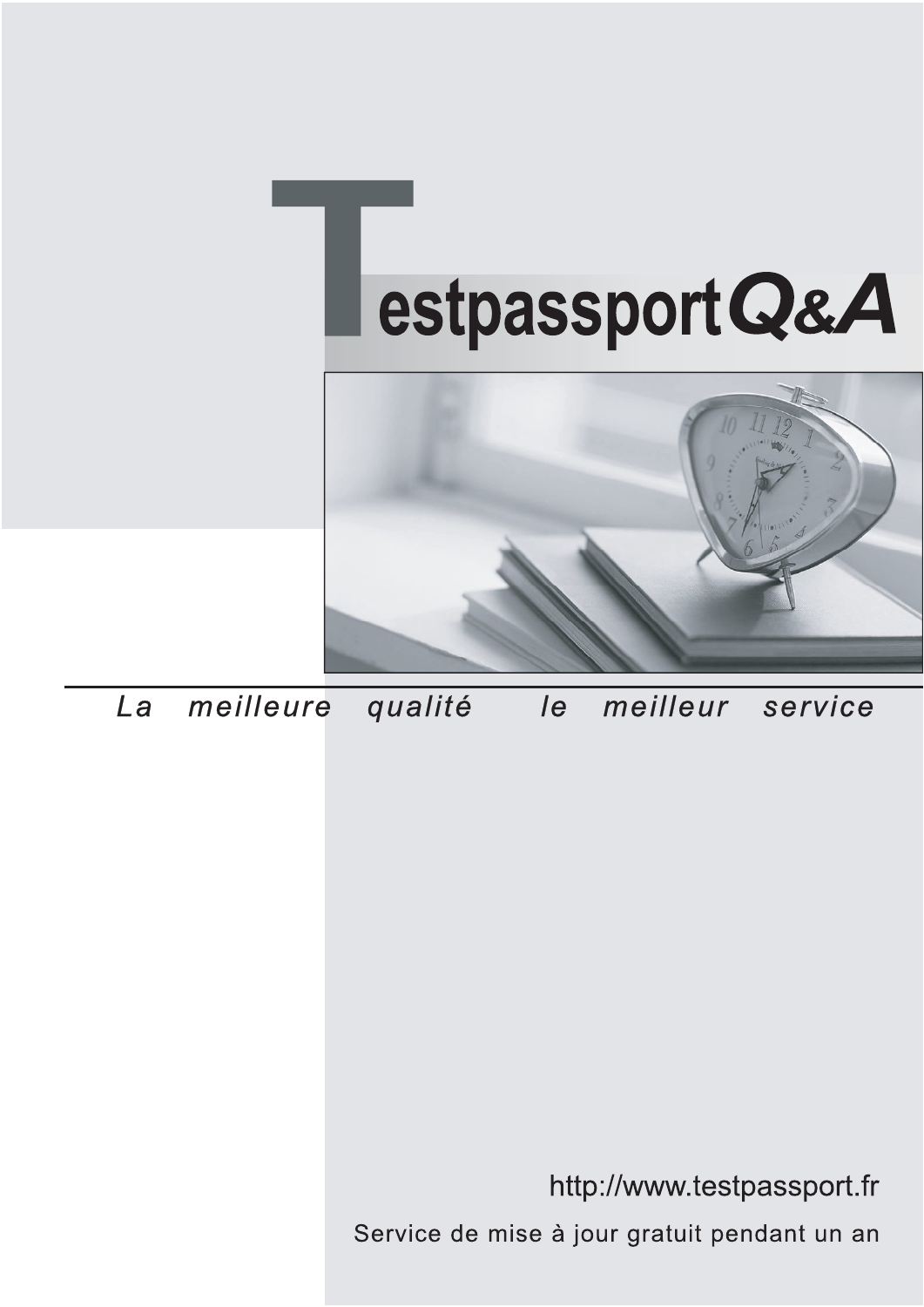# **Exam** : **70-515**

# **Title** : TS: Web Applications Development with Microsoft .NET Framework 4

# **Version** : Demo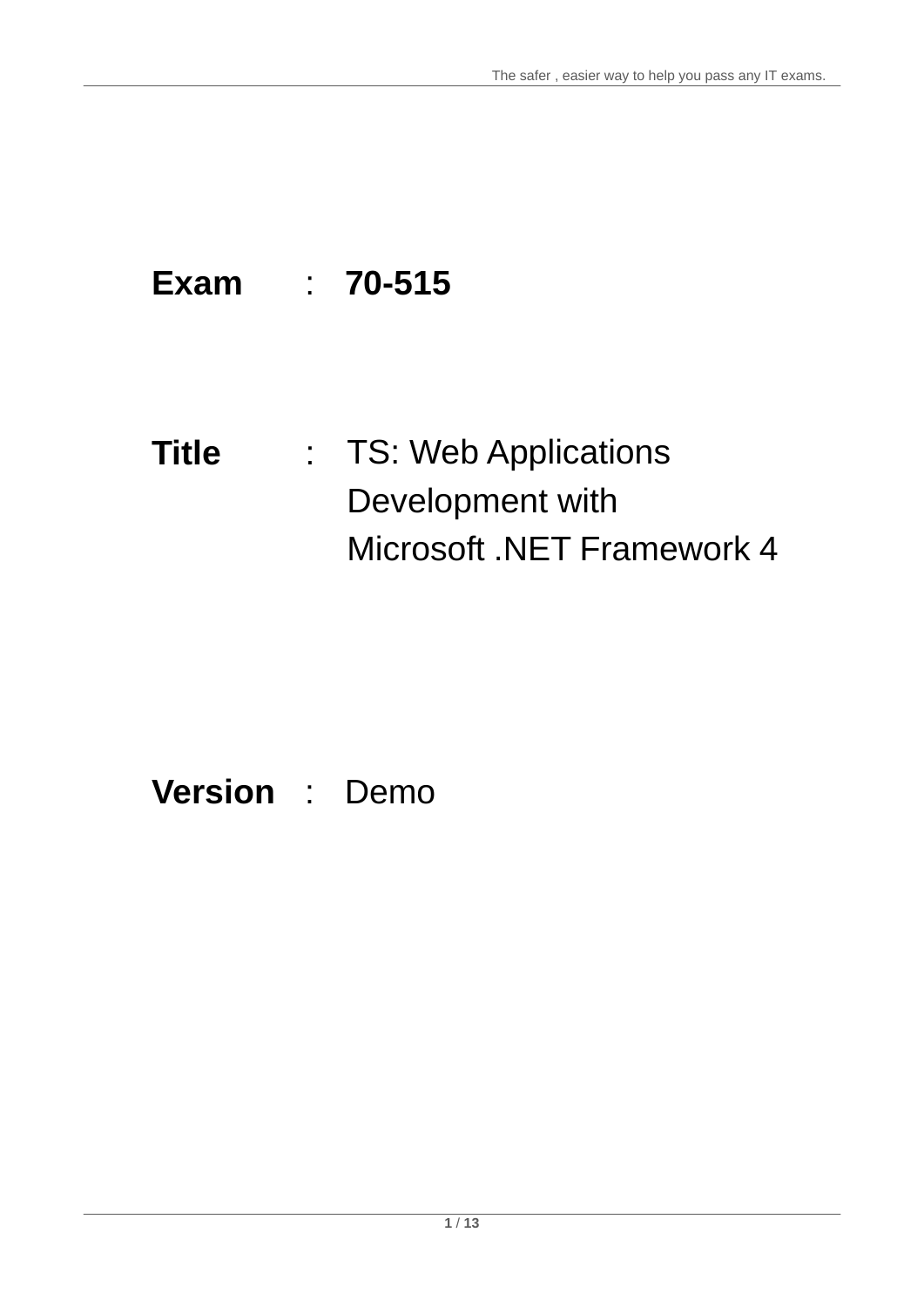1.You are implementing an ASP.NET application that uses data-bound GridView controls in multiple pages. You add JavaScript code to periodically update specific types of data items in these GridView controls. You need to ensure that the JavaScript code can locate the HTML elements created for each row in these GridView controls, without needing to be changed if the controls are moved from one page to another.

What should you do?

A. Replace the GridView control with a ListView control.

B. Set the ClientIDMode attribute to Predictable in the web.config file.

C. Set the ClientIDRowSuffix attribute of each unique GridView control to a different value.

D. Set the @ OutputCache directive's VaryByControl attribute to the ID of the GridView control.

**Answer:** C

2.You are implementing an ASP.NET application that includes a page named TestPage.aspx.

TestPage.aspx uses a master page named TestMaster.master.

You add the following code to the TestPage.aspx code-behind file to read a TestMaster.master public property named CityName.

protected void Page\_Load(object sender, EventArgs e)

 $\{$ 

string s = Master.CityName;

}

You need to ensure that TestPage.aspx can access the CityName property.

What should you do?

A. Add the following directive to TestPage.aspx.

<%@ MasterType VirtualPath="~/TestMaster.master" %>

B. Add the following directive to TestPage.aspx.

<%@ PreviousPageType VirtualPath="~/TestMaster.master" %>

C. Set the Strict attribute in the @ Master directive of the TestMaster.master page to true.

D. Set the Explicit attribute in the @ Master directive of the TestMaster.master page to true.

# **Answer:** A

3.You are implementing an ASP.NET page.

You add asp: Button controls for Help and for Detail.

You add an ASP.NET skin file named default. skin to a theme.

You need to create and use a separate style for the Help button, and you must use the default style for the Detail button.

What should you do?

A. Add the following markup to the default.skin file.

<asp:Button ID="Help"></asp:Button>

<asp:Button ID="Default"></asp:Button>

Use the following markup for the buttons in the ASP.NET page.

<asp:Button SkinID="Help">Help</asp:Button>

<asp:Button SkinID="Default">Detail</asp:Button>

B. Add the following markup to the default.skin file.

<asp:Button SkinID="Help"></asp:Button>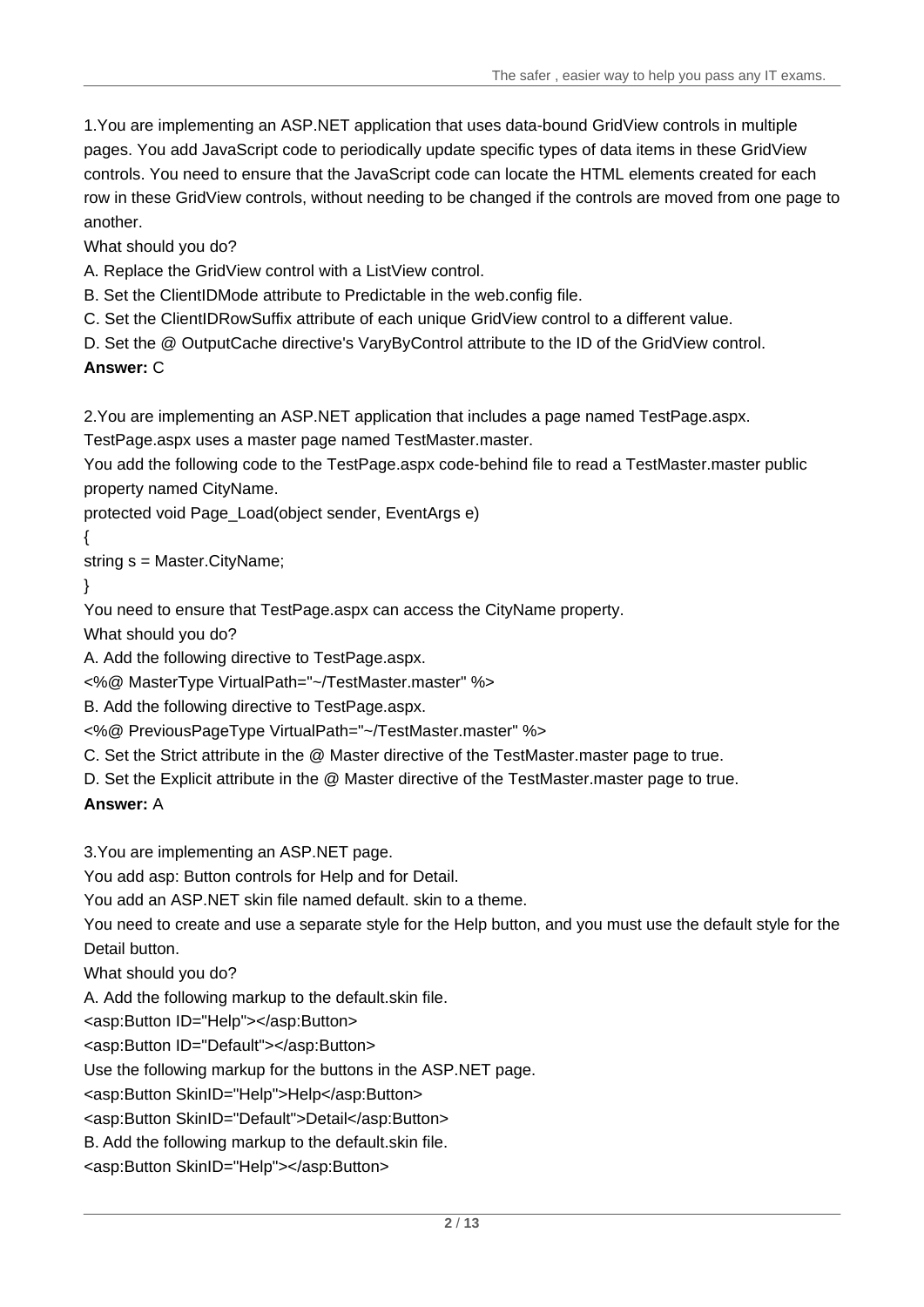```
<asp:Button ID="Default"></asp:Button>
```

```
Use the following markup for the buttons in the ASP.NET page.
```

```
<asp:Button SkinID="Help">Help</asp:Button>
```

```
<asp:Button SkinID="Default">Detail</asp:Button>
```
C. Add the following code segment to default.skin.

```
<asp:Button SkinID="Help"></asp:Button>
```

```
<asp:Button></asp:Button>
```
Use the following markup for the buttons in the ASP.NET page.

```
<asp:Button SkinID="Help"></asp:Button>
```
<asp:Button SkinID="Default">Detail</asp:Button>

```
D. Add the following markup to default.skin.
```
<asp:Button SkinID="Help"></asp:Button>

```
<asp:Button></asp:Button>
```
Use the following markup for the buttons in the ASP.NET page.

```
<asp:Button SkinID="Help">Help</asp:Button>
```

```
<asp:Button>Detail</asp:Button>
```

```
Answer: D
```

```
4.You are creating an ASP.NET Web site.
```
The site has a master page named Custom.master.

```
The code-behind file for Custom.master contains the following code segment.
```

```
public partial class CustomMaster : MasterPage
```

```
\{
```

```
public string Region
```
 $\{$ 

```
get; set;
```

```
}
```
protected void Page\_Load(object sender, EventArgs e)

 $\{$ 

}

}

You create a new ASP.NET page and specify Custom.master as its master page.

You add a Label control named lblRegion to the new page.

You need to display the value of the master page's Region property in lblRegion.

What should you do?

A. Add the following code segment to the Page\_Load method of the page code-behind file.

CustomMaster custom = this.Parent as CustomMaster;

lblRegion.Text = custom.Region;

B. Add the following code segment to the Page Load method of the page code-behind file.

CustomMaster custom = this.Master as CustomMaster;

lblRegion.Text = custom.Region;

C. Add the following code segment to the Page\_Load method of the Custom.Master.cs code-behind file.

Label IblRegion = Page.FindControl("IblRegion") as Label; IblRegion.Text = this.Region;

D. Add the following code segment to the Page Load method of the Custom.Master.cs code-behind file.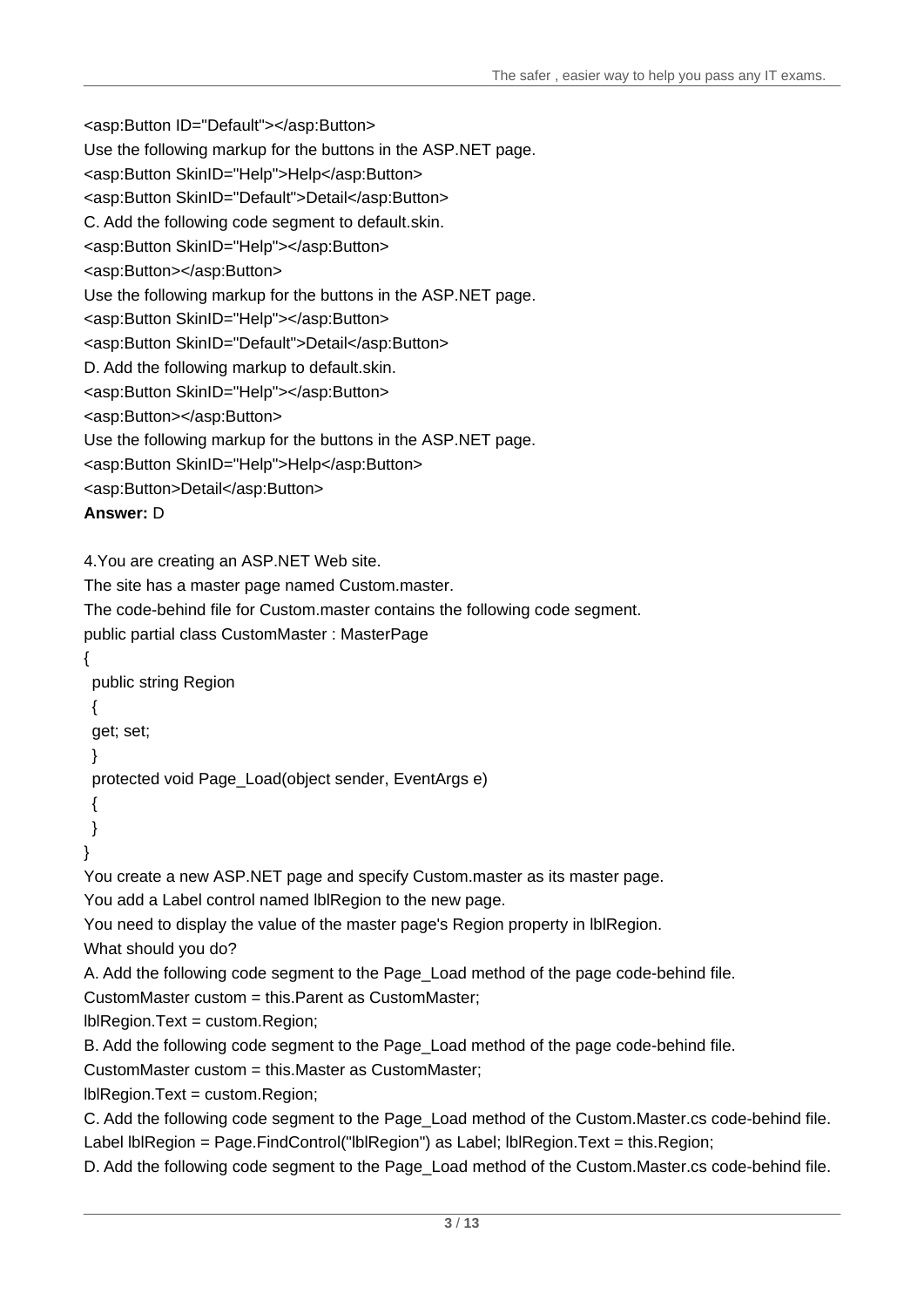```
Label lblRegion = Master.FindControl("lblRegion") as Label;
```

```
lblRegion.Text = this.Region;
```
#### **Answer:** B

5.You are implementing an ASP.NET Web site.

The site allows users to explicitly choose the display language for the site's Web pages.

You create a Web page that contains a DropDownList named ddlLanguage, as shown in the following code segment. The contract of the contract of the contract of the contract of the contract of the contract of the contract of the contract of the contract of the contract of the contract of the contract of the contract of

```
<asp:DropDownList ID="ddlLanguage" runat="server" AutoPostBack="True" ClientIDMode="Static"
```

```
OnSelectedIndexChanged="SelectedLanguageChanged">
```

```
<asp:ListItem Value="en">English</asp:ListItem>
```

```
<asp:ListItem Value="es">Spanish</asp:ListItem>
```

```
<asp:ListItem Value="fr">French</asp:ListItem>
```

```
<asp:ListItem Value="de">German</asp:ListItem>
```

```
</asp:DropDownList>
```
The site contains localized resources for all page content that must be translated into the language that is selected by the user.

You need to add code to ensure that the page displays content in the selected language if the user selects a language in the drop-down list.

Which code segment should you use?

```
A. protected void SelectedLanguageChanged(object sender, EventArgs e) {
```

```
Page.UICulture = ddlLanguage.SelectedValue;
```

```
}
B. protected override void InitializeCulture() {
```

```
Page.UICulture = Request.Form["ddlLanguage"];
```

```
}
```

```
C. protected void Page_Load(object sender, EventArgs e) {
```

```
Page.Culture = Request.Form["ddlLanguage"];
```

```
}
```

```
D. protected override void InitializeCulture() {
```
Page.Culture = ddlLanguage.SelectedValue;

```
}
```
**Answer:** B

6.You are implementing an ASP.NET application that includes the following requirements.

Retrieve the number of active bugs from the cache, if the number is present.

```
If the number is not found in the cache, call a method named GetActiveBugs, and save the result under 
the ActiveBugs cache key.
```
Ensure that cached data expires after 30 seconds.

You need to add code to fulfill the requirements.

Which code segment should you add?

A. int? numOfActiveBugs = (int?)Cache["ActiveBugs"];

if (!numOfActiveBugs.HasValue)

```
{
```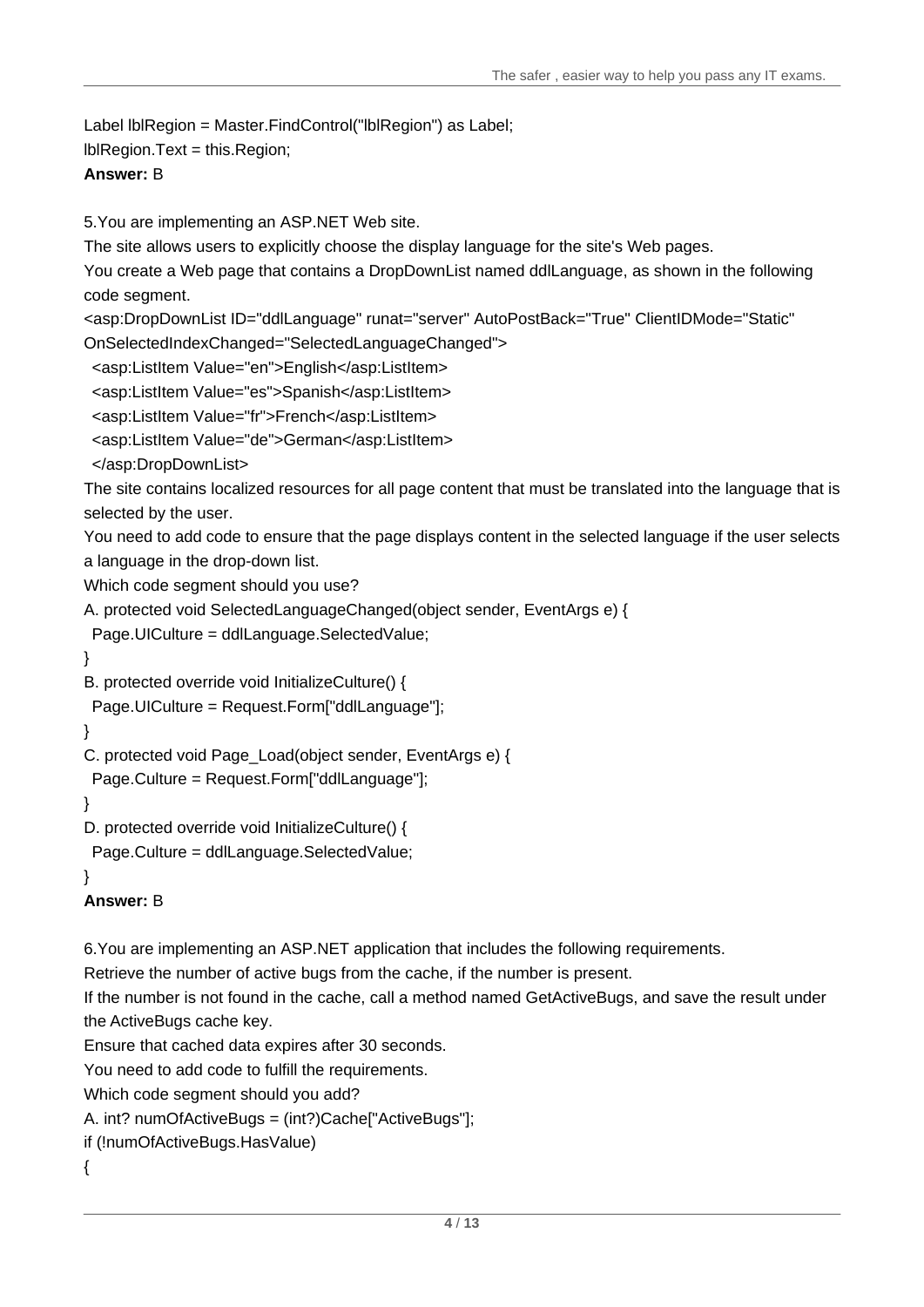```
int result = GetActiveBugs();
Cache.Insert("ActiveBugs", result, null,
DateTime.Now.AddSeconds(30), Cache.NoSlidingExpiration);
numOfActiveBugs = result;
}
ActiveBugs = numOfActiveBugs.Value;
B. int numOfActiveBugs = (int) Cache.Get("ActiveBugs"); 
if (numOfActiveBugs != 0)
\{int result = GetActiveBugs();
Cache.Insert("ActiveBugs", result, null,
DateTime.Now.AddSeconds(30), Cache.NoSlidingExpiration);
numOfActiveBugs = result;
}
ActiveBugs = numOfActiveBugs;
C. int numOfActiveBugs = 0; 
if (Cache["ActiveBugs"] == null)
\{int result = GetActiveBugs();
Cache.Add("ActiveBugs", result, null, DateTime.Now.AddSeconds(30),
Cache.NoSlidingExpiration, CacheItemPriority.Normal, null);
Cache.NoSlidingExpiration, CacheItemPriority.Normal, null);
numOfActiveBugs = result;
}
ActiveBugs = numOfActiveBugs;
D. int numOfActiveBugs = (int?)Cache["ActiveBugs"]; 
if (!numOfActiveBugs.HasValue)
\{int result = GetActiveBugs();
Cache.Insert("ActiveBugs", result, null,
Cache.NoAbsoluteExpiration, TimeSpan.FromSeconds(30));
numOfActiveBugs = result;
}
ActiveBugs = numOfActiveBugs.Value;
Answer: A
```
- 7. You are implementing a method in an ASP.NET application that includes the following requirements.<br>- Store the number of active bugs in the cache.<br>- The value should remain in the cache when there are calls more often th
- 
- 
- 
- You need to add code to meet the requirements.

```
Which code segment should you add?
```
A. Cache.Insert("ActiveBugs", result, null, DateTime.Now.AddSeconds(60),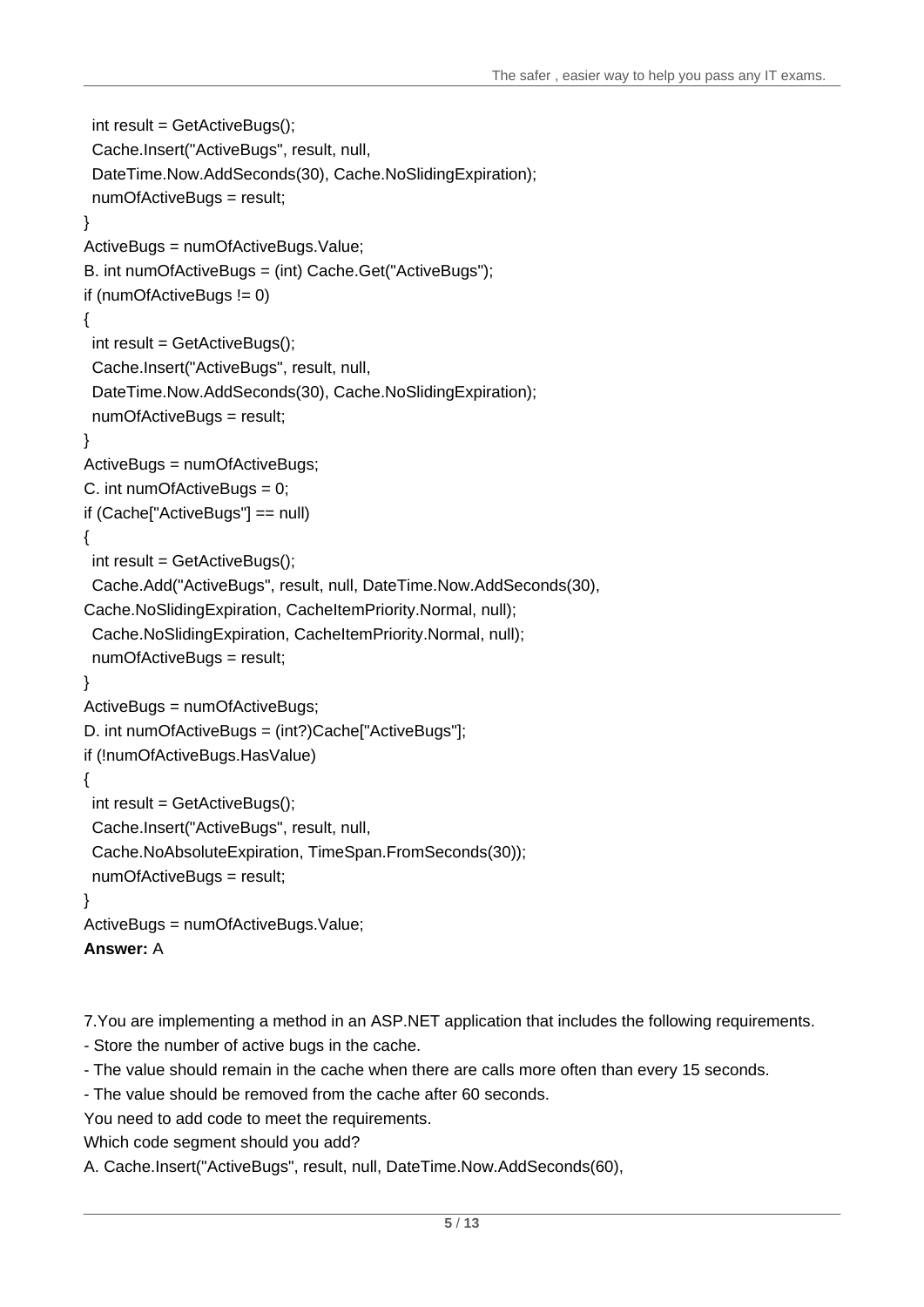TimeSpan.FromSeconds(15));

B. Cache.Insert("Trigger", DateTime.Now, null, DateTime.Now.AddSeconds(60),

Cache.NoSlidingExpiration); CacheDependency cd = new CacheDependency(null, new string[] { "Trigger" }); Cache.Insert("ActiveBugs", result, cd, Cache.NoAbsoluteExpiration, TimeSpan. FromSeconds(15));

C. Cache.Insert("ActiveBugs", result, null, Cache.NoAbsoluteExpiration, TimeSpan.FromSeconds(15)); CacheDependency cd = new CacheDependency(null, new string[] { "ActiveBugs" });

Cache.Insert("Trigger", DateTime.Now, cd, DateTime.Now.AddSeconds(60), Cache.NoSlidingExpiration); D. CacheDependency cd = new CacheDependency(null, new string[] { "Trigger" }); Cache.Insert("Trigger", DateTime.Now, null, DateTime.Now.AddSeconds(60), Cache.NoSlidingExpiration);

Cache.Insert("ActiveBugs", result, cd, Cache.NoAbsoluteExpiration, TimeSpan. FromSeconds(15)); **Answer:** B

8.You are implementing an ASP.NET application that will use session state in out-of-proc mode. You add the following code.

public class Person

 $\{$ 

public string FirstName { get; set;} public string LastName { get; set;}

}

You need to add an attribute to the Person class to ensure that you can save an instance to session state. Which attribute should you use?

- A. Bindable
- B. DataObject
- C. Serializable
- D. DataContract
- **Answer:** C

9.You create a Web page named TestPage.aspx and a user control named contained in a file named TestUserControl.ascx.

You need to dynamically add TestUserControl.ascx to TestPage.aspx.

Which code segment should you use?

```
A. protected void Page_Load(object sender, EventArgs e)
```

```
\{
```
Control userControl = Page.LoadControl("TestUserControl.ascx");

```
Page.Form.Controls.Add(userControl);
```
}

```
B. protected void Page_Load(object sender, EventArgs e) {
```
Control userControl = Page.FindControl("TestUserControl.ascx");

Page.Form.Controls.Load(userControl);

}

C. protected void Page\_PreInit(object sender, EventArgs e)

```
\{
```
Control userControl = Page.LoadControl("TestUserControl.ascx");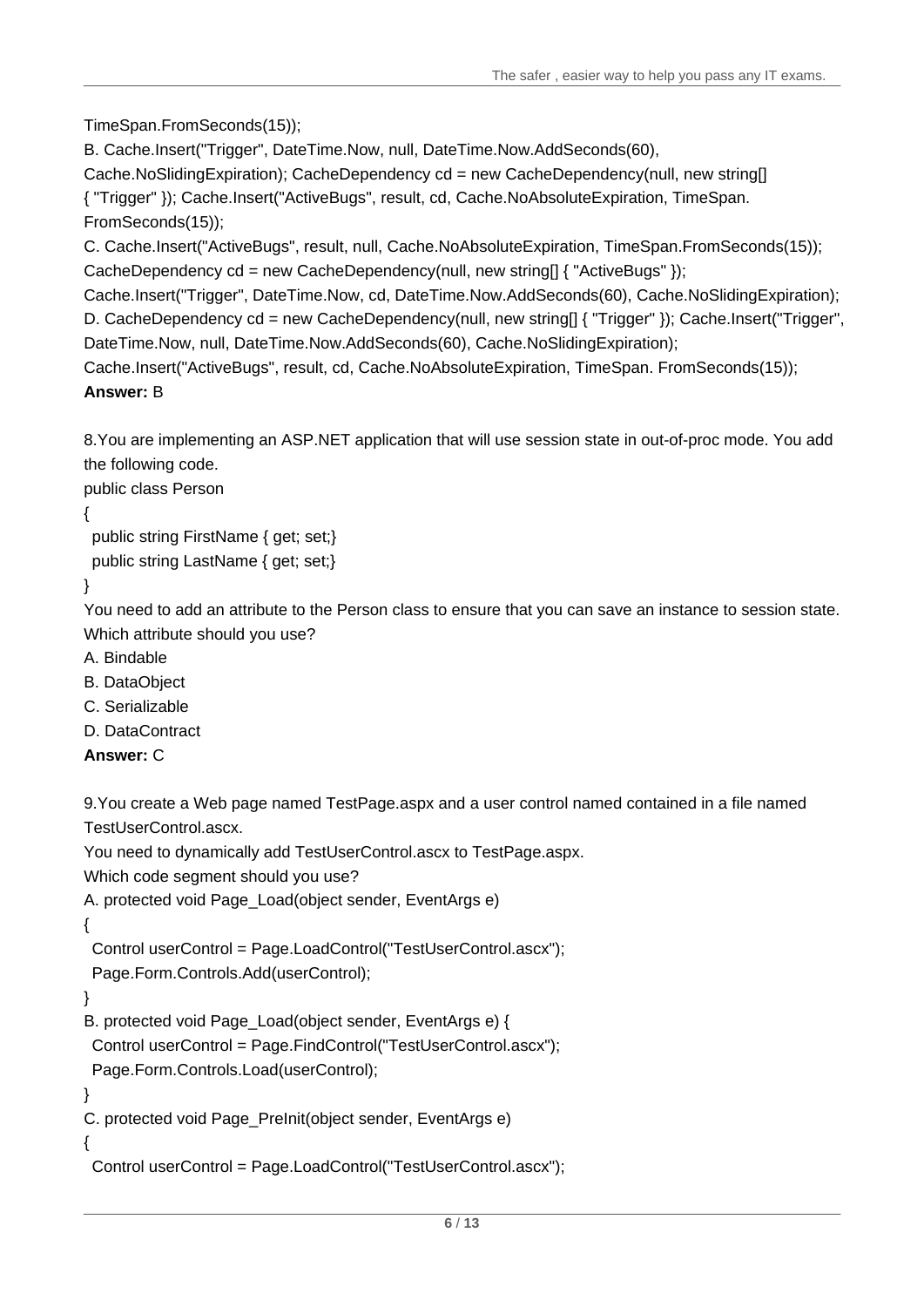```
Page.Form.Controls.Add(userControl);
```

```
}
```

```
D. protected void Page_PreInit(object sender, EventArgs e)
```
 $\{$ 

```
Control userControl = Page.FindControl("TestUserControl.ascx");
```
Page.Form.Controls.Load(userControl);

#### }

#### **Answer:** C

10.You create a Web page named TestPage.aspx and a user control named TestUserControl.ascx.

TestPage.aspx uses TestUserControl.ascx as shown in the following line of code.

```
<uc:TestUserControl ID="testControl" runat="server"/>
```
On TestUserControl.ascx, you need to add a read-only member named CityName to return the value "New York".

You also must add code to TestPage.aspx to read this value.

Which two actions should you perform? (Each correct answer presents part of the solution. Choose two.) A. Add the following line of code to the TestUserControl.ascx.cs code-behind file.

```
public string CityName
```

```
\{
```

```
get { return "New York"; }
```

```
}
```
B. Add the following line of code to the TestUserControl.ascx.cs code-behind file.

```
protected readonly string CityName = "New York";
```
C. Add the following code segment to the TestPage.aspx.cs code-behind file.

```
protected void Page_Load(object sender, EventArgs e)
```
 $\{$ 

```
string s = testControl.CityName;
```
}

D. Add the following code segment to the TestPage.aspx.cs code-behind file.

protected void Page\_Load(object sender, EventArgs e)

```
\{
```
string s = testControl.Attributes["CityName"];

```
}
```
# **Answer:** AC

11.You use the following declaration to add a Web user control named TestUserControl.ascx to an ASP.NET page named TestPage.aspx.

```
<uc:TestUserControl ID="testControl" runat="server"/>
```
You add the following code to the code-behind file of TestPage.aspx.

private void TestMethod()

 $\{$ 

```
...
```
}

You define the following delegate.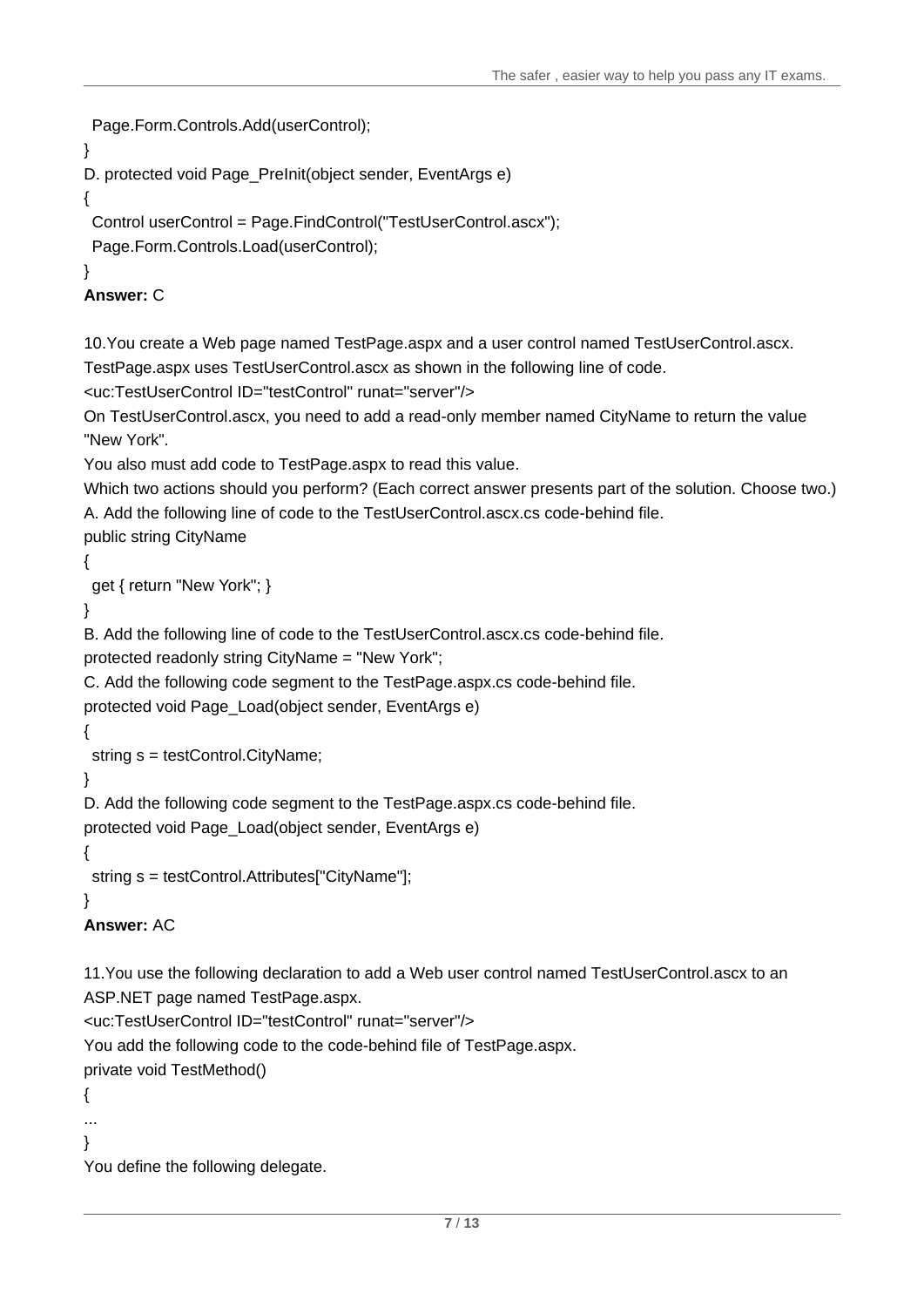public delegate void MyEventHandler();

You need to add an event of type MyEventHandler named MyEvent to TestUserControl.ascx and attach the page's TestMethod method to the event.

Which two actions should you perform? (Each correct answer presents part of the solution. Choose two.)

A. Add the following line of code to TestUserControl.ascx.cs.

public event MyEventHandler MyEvent;

B. Add the following line of code to TestUserControl.ascx.cs.

public MyEventHandler MyEvent;

C. Replace the TestUserControl.ascx reference in TestPage.aspx with the following declaration.

<uc:TestUserControl ID="testControl" runat="server" OnMyEvent="TestMethod"/>

D. Replace the TestUserControl.ascx reference in TestPage.aspx with the following declaration.

<uc:TestUserControl ID="testControl" runat="server" MyEvent="TestMethod"/>

**Answer:** AC

12.You create a custom server control named Task that contains the following code segment. (Line numbers are included for reference only.)

01 namespace DevControls

 $02\{$ 

03 public class Task : WebControl

04 {

05 [DefaultValue("")]06 public string Title { ... }

07

08 protected override void RenderContents(HtmlTextWriter output)

09 {

10 output.Write(Title);

 $11$  }

 $12$  }

 $13$  }

You need to ensure that adding a Task control from the Toolbox creates markup in the following format. <Dev:Task ID="Task1" runat="server" Title="New Task" />

Which two actions should you perform? (Each correct answer presents part of the solution. Choose two.) A. Add the following code segment to the project's AssemblyInfo.cs file.

[assembly: TagPrefix("DevControls", "Dev")]

B. Replace line 05 with the following code segment.

[DefaultValue("New Task")]

C. Insert the following code segment immediately before line 03.

[ToolboxData("<{0}:Task runat=\"server\" Title=\"New Task\" />")]

D. Replace line 10 with the following code segment.

output.Write("<Dev:Task runat=\"server\" Title=\"New Task\" />");

**Answer:** AC

13.You are implementing an ASP.NET page that includes the following drop-down list.

<asp:PlaceHolder ID="dynamicControls" runat="server">

<asp:DropDownList ID="MyDropDown" runat="server">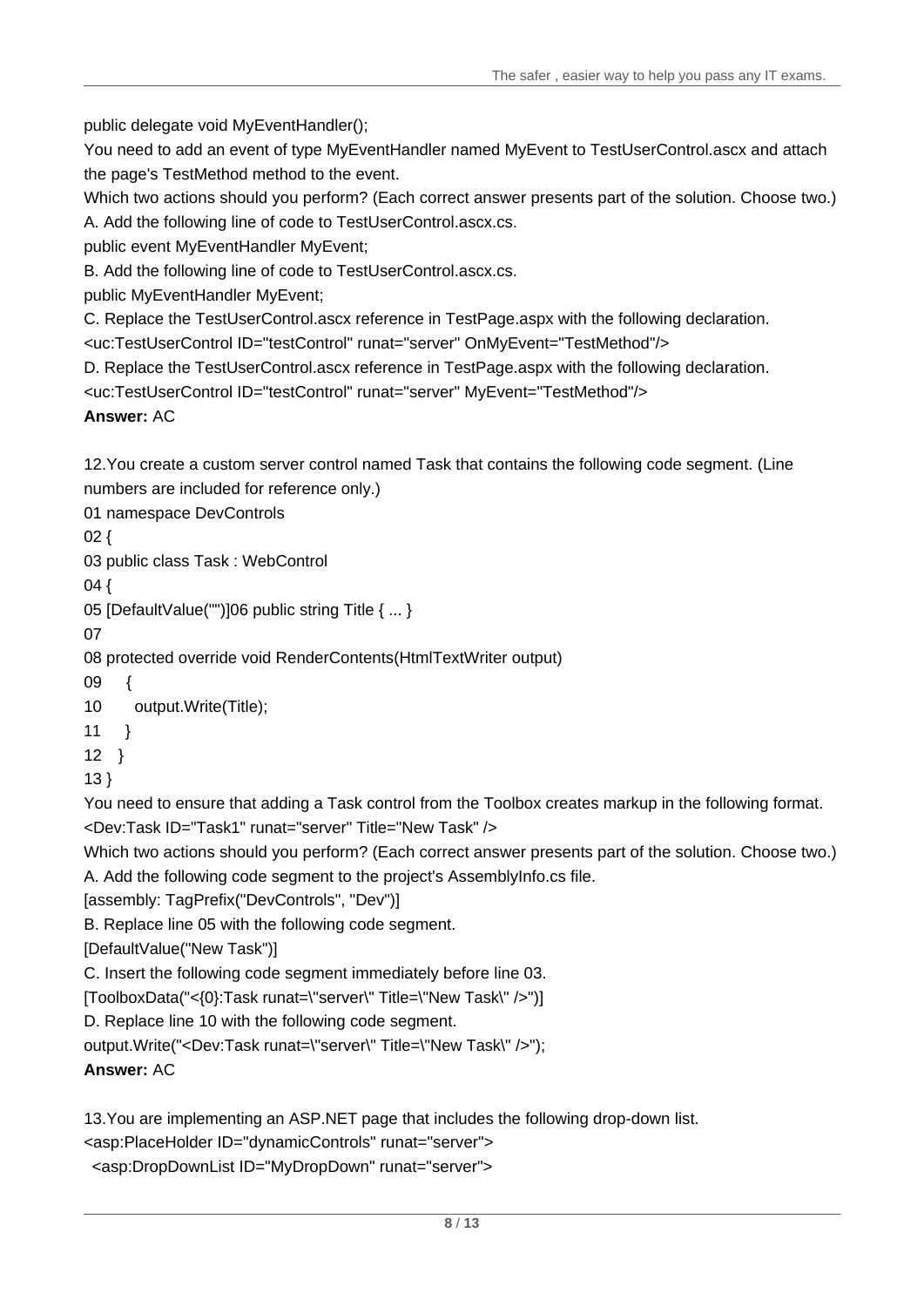```
<asp:ListItem Text="abc" value="abc" />
<asp:ListItem Text="def" value="def" />
</asp:DropDownList>
</asp:PlaceHolder>
You need to dynamically add values to the end of the drop-down list. 
What should you do? 
A. Add the following OnPreRender event handler to the asp:DropDownList 
protected void MyDropDown_PreRender(object sender, EventArgs e)
\{DropDownList ddl = sender as DropDownList;
Label Ibl = new Label ();
lbl.Text = "Option";
lbl.ID = "Option";
ddl.Controls.Add(lbl);
}
B. Add the following OnPreRender event handler to the asp:DropDownList 
protected void MyDropDown_PreRender(object sender, EventArgs e)
\{DropDownList ddl = sender as DropDownList;
ddl.Items.Add("Option");
}
C. Add the following event handler to the page code-behind. 
protected void Page_LoadComplete(object sender, EventArgs e)
\{DropDownList ddl = Page.FindControl("MyDropDown") as DropDownList;
Label Ibl = new Label();
lbl.Text = "Option";
lbl.ID = "Option";
ddl.Controls.Add(lbl);
}
D. Add the following event handler to the page code-behind. 
protected void Page_LoadComplete(object sender, EventArgs e)
\{DropDownList ddl = Page.FindControl("MyDropDown") as DropDownList;
ddl.Items.Add("Option");
}
Answer: B 
14.You create an ASP.NET page that contains the following tag. 
<h1 id="hdr1" runat="server">Page Name</h1>
You need to write code that will change the contents of the tag dynamically when the page is loaded. 
What are two possible ways to achieve this goal? (Each correct answer presents a complete solution. 
Choose two.)
```

```
A. this.hdr1.InnerHtml = "Text";
```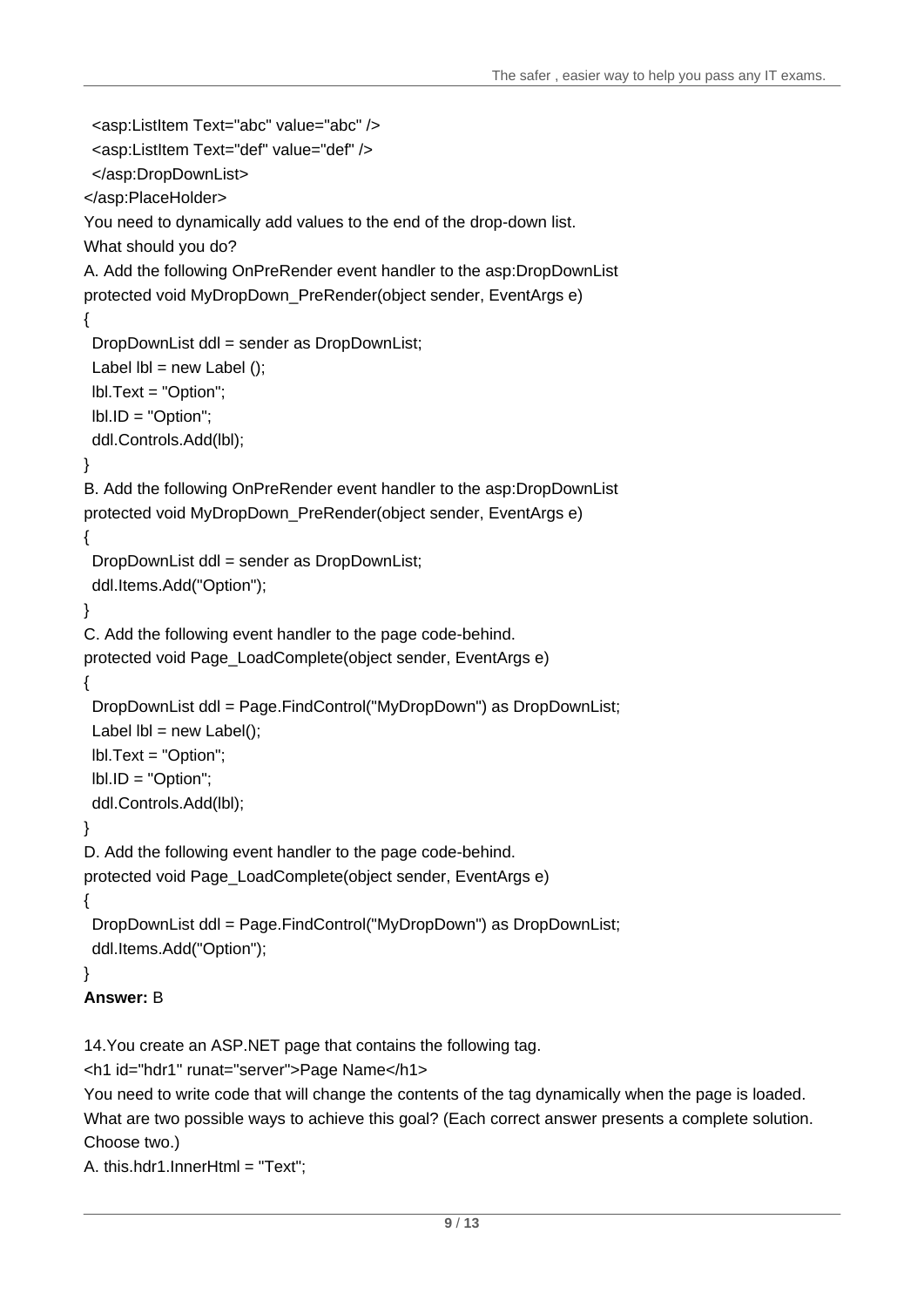B. (hdr1.Parent as HtmlGenericControl).InnerText = "Text";

```
C. HtmlGenericControl h1 = this.FindControl("hdr1") as HtmlGenericControl; h1.InnerText = "Text";
```
D. HtmlGenericControl h1 = Parent.FindControl("hdr1") as HtmlGenericControl; h1.InnerText = "Text"; **Answer:** AC

15.You are implementing custom ASP.NET server controls.

You have a base class named RotaryGaugeControl and two subclasses named CompassGaugeControl and SpeedGaugeControl.

Each control requires its own client JavaScript code in order to function properly.

The JavaScript includes functions that are used to create the proper HTML elements for the control. You need to ensure that the JavaScript for each of these controls that is used in an ASP.NET page is included in the generated HTML page only once, even if the ASP.NET page uses multiple instances of the given control.

What should you do?

A. Place the JavaScript in a file named controls.js and add the following code line to the Page\_Load method of each control. Page.ClientScript.RegisterClientScriptInclude(this.GetType(), "script", "controls.js");

B. Add the following code line to the Page Load method of each control, where strJavascript contains the JavaScript code for the control. Page.ClientScript.RegisterClientScriptBlock(this.GetType(), "script", strJavascript);

C. Add the following code line to the Page\_Load method of each control, where CLASSNAME is the name of the control class and strJavascript contains the JavaScript code for the control.

Page.ClientScript.RegisterStartupScript(typeof(CLASSNAME), "script",

strJavascript);

D. Add the following code line to the Page Load method of each control, where CLASSNAME is the name of the control class and strJavascript contains the JavaScript code for the control.

Page.ClientScript.RegisterClientScriptBlock(typeof(CLASSNAME), "script", strJavascript);

# **Answer:** D

16.You are creating an ASP.NET Web site.

The site is configured to use Membership and Role management providers.

You need to check whether the currently logged-on user is a member of a role named Administrators. Which code segment should you use?

A. bool isMember = Roles.GetUsersInRole("Administrators").Any();

B. bool isMember = Membership.ValidateUser(User.Identity.Name, "Administrators");

C. bool isMember = Roles.GetRolesForUser("Administrators").Any();

D. bool isMember = User.IsInRole("Administrators");

# **Answer:** D

17.You are creating an ASP.NET Web site. You create a HTTP module named CustomModule, and you register the module in the web.config file.

The CustomModule class contains the following code.

public class CustomModule : IHttpModule

{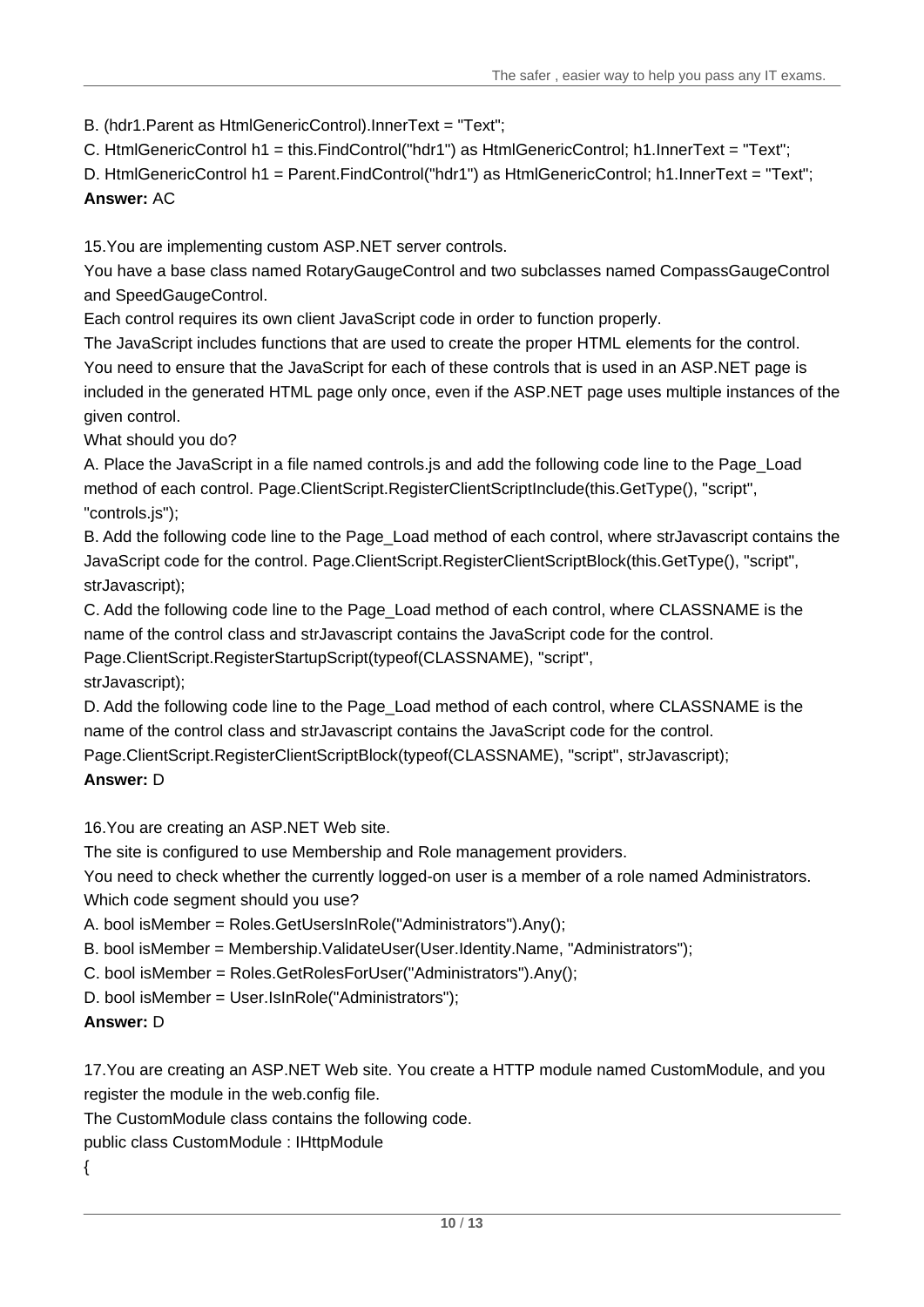```
string footerContent = "<div>Footer Content</div>";
public void Dispose() {}
}
You need to add code to CustomModule to append the footer content to each processed ASP.NET page. 
Which code segment should you use? 
A. public CustomModule(HttpApplication app) 
\{app.EndRequest += new EventHandler(app_EndRequest);
void app_EndRequest(object sender, EventArgs e)
\{HttpApplication app = sender as HttpApplication;
app.Response.Write(footerContent);
}
B. public void Init(HttpApplication app) 
\{app.EndRequest += new EventHandler(app_EndRequest);
void app_EndRequest(object sender, EventArgs e)
\{HttpApplication app = new HttpApplication();
app.Response.Write(footerContent);
}
C. public customModule(); 
\{HttpApplication app = new HttpApplication();
app.EndRequest += new EventHandler(app_EndRequest);
}
void app_EndRequest(object sender, EventArgs e)
\{HttpApplication app = sender as HttpApplication;
app.Response.Write(footerContent);
}
D. public void Init(HttpApplication app) {
app.EndRequest += new EventHandler(app_EndRequest);
}
void app_EndRequest(object sender, EventArgs e)
\{HttpApplication app = sender as HttpApplication;
app.Response.Write(footerContent);
}
Answer: D
```
18.You are implementing an ASP.NET Web site.

The root directory of the site contains a page named Error.aspx.

You need to display the Error.aspx page if an unhandled error occurs on any page within the site.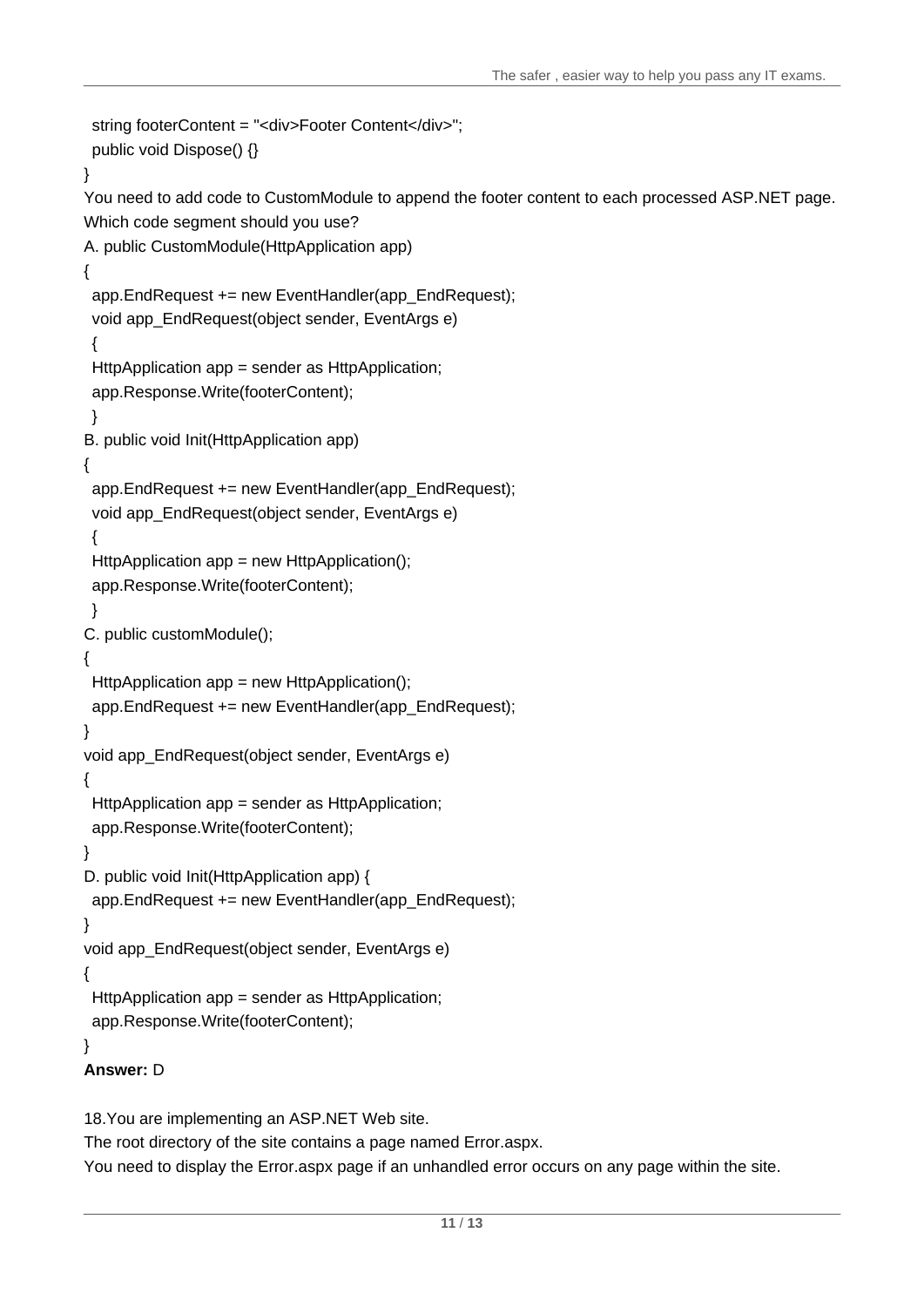```
You also must ensure that the original URL in the browser is not changed.
What should you do?
A. Add the following configuration to the web.config file. 
<system.web>
<customErrors mode="On">
<error statusCode="500" redirect="~/Error.aspx" />
</customErrors>
</system.web>
B. Add the following configuration to the web.config file. 
<system.web>
<customErrors redirectMode="ResponseRewrite" mode="On"
defaultRedirect="~/Error.aspx" />
</system.web>
C. Add the following code segment to the Global.asax file. 
void Application_Error(object sender, EventArgs e)
\{Response.Redirect("~/Error.aspx");
}
D. Add the following code segment to the Global.asax file. 
void Page_Error(object sender, EventArgs e)
\{Server.Transfer("~/Error.aspx");
}
Answer: B 
19.You are implementing an ASP.NET Web site.
The site uses a component that must be dynamically configured before it can be used within site pages.
You create a static method named SiteHelper.Configure that configures the component.
You need to add a code segment to the Global.asax file that invokes the SiteHelper.Configure method the
first time, and only the first time, that any page in the site is requested.
Which code segment should you use?
A. void Application_Start(object sender, EventArgs e) {
SiteHelper.Configure();
}
B. void Application Init(object sender, EventArgs e) {
SiteHelper.Configure();
}
C. void Application_BeginRequest(object sender, EventArgs e) {
SiteHelper.Configure();
}
D. Object lockObject = new Object();
void Application_BeginRequest(object sender, EventArgs e)
\{lock(lockObject())
```